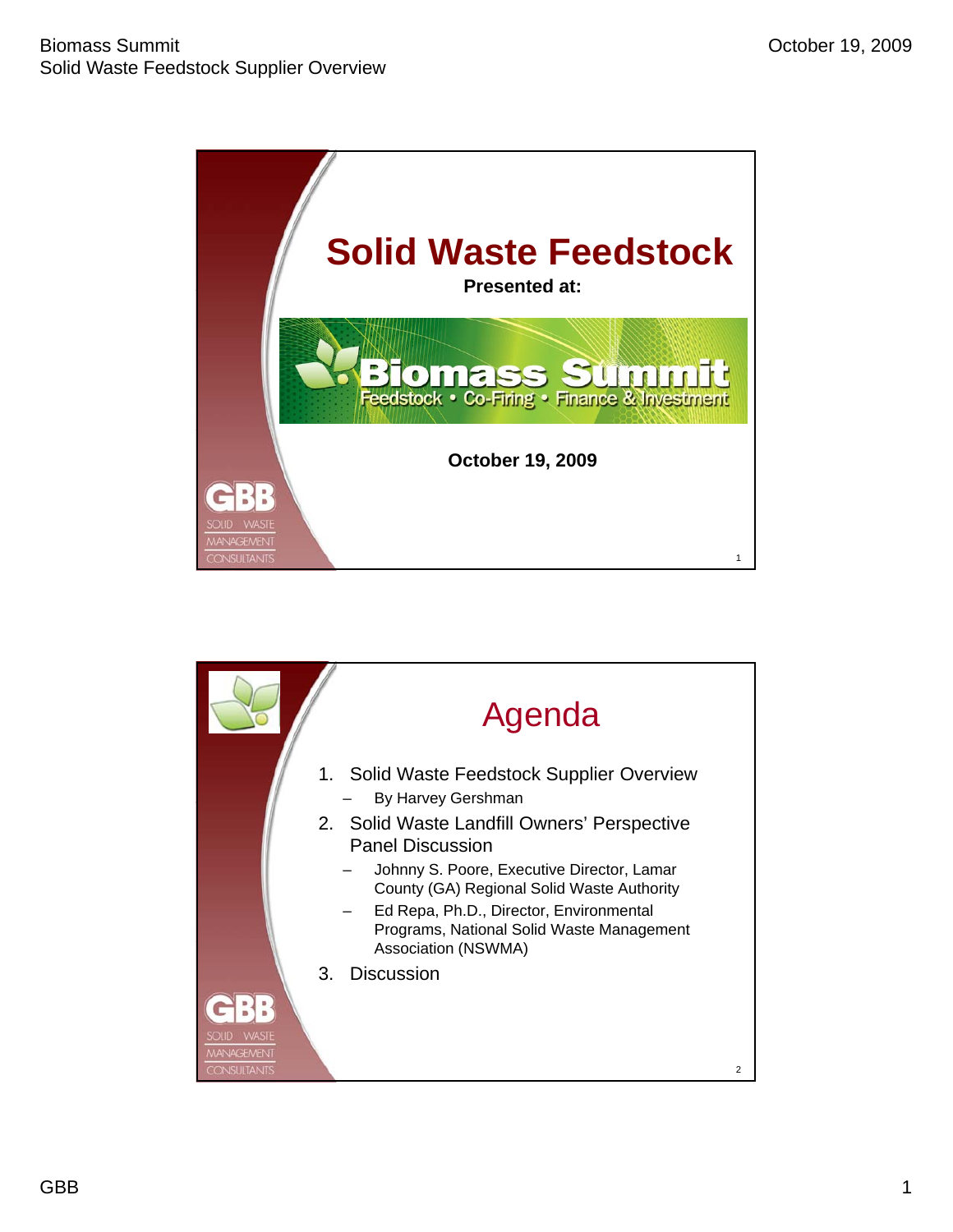

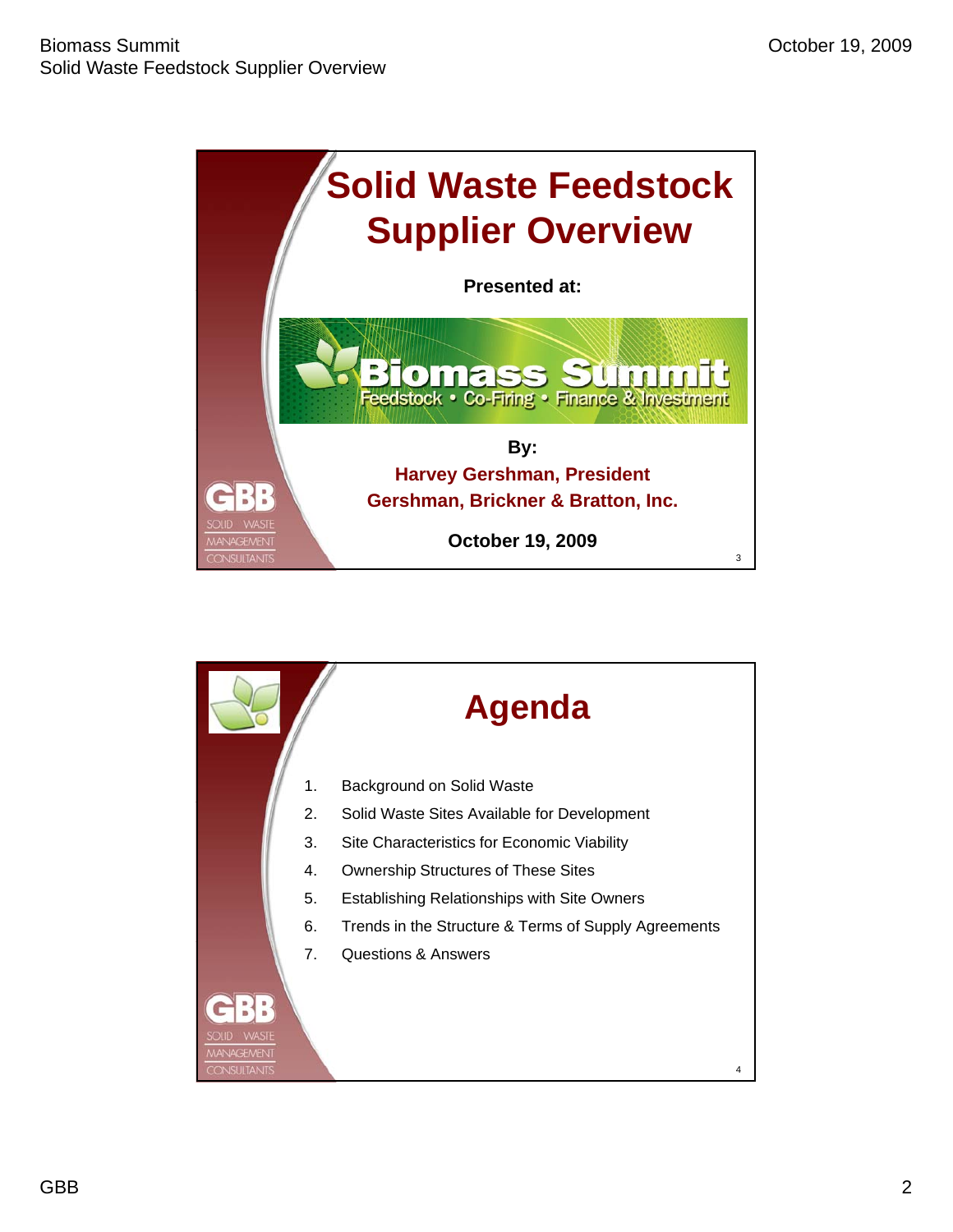

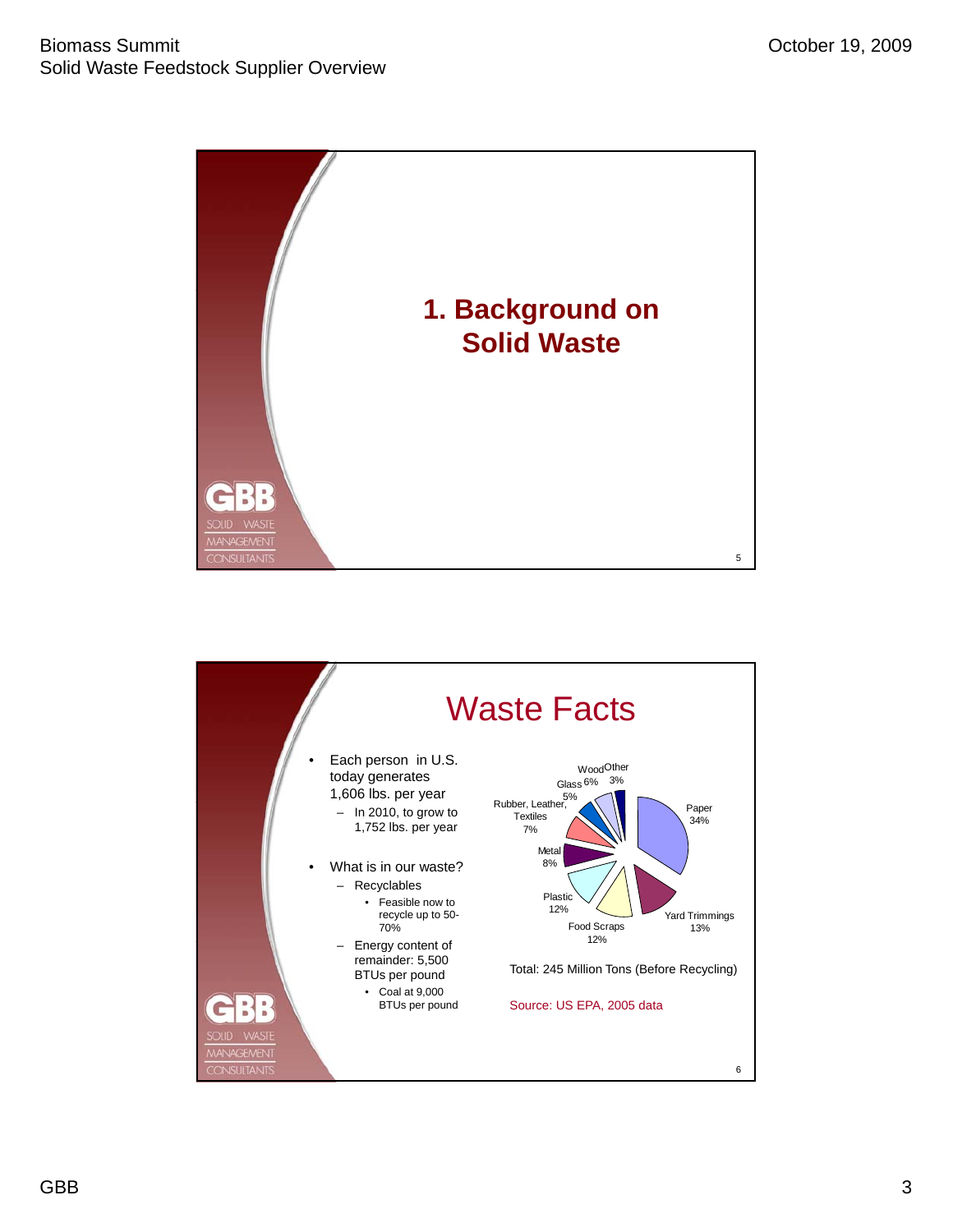

| U.S. Solid Waste Management<br>Programs/Facilities* |                                                                                               |       |       |       |       |
|-----------------------------------------------------|-----------------------------------------------------------------------------------------------|-------|-------|-------|-------|
|                                                     | <b>Program/Facilities</b>                                                                     | 2000  | 2002  | 2004  | 2008  |
|                                                     | Curbside Program                                                                              | 9,709 | 8,875 | 7,689 | $**$  |
|                                                     | Yard Trim Facilities                                                                          | 3,846 | 3,227 | 3,474 | * *   |
|                                                     | Landfills (MSW)                                                                               | 2,142 | 1,767 | 1,654 | $* *$ |
|                                                     | Incineration                                                                                  | 132   | 107   | 109   | $***$ |
|                                                     | Landfills (C&D)                                                                               | 1,825 | 1,931 | 1,574 | **    |
|                                                     | <b>Transfer Station</b>                                                                       | 3,970 | 3,895 | 3,744 | $* *$ |
| <b>WASTE</b><br><b>SOLID</b>                        | *Source: BioCycle, State of Garbage; various years<br>** Watch for publication in near future |       |       |       |       |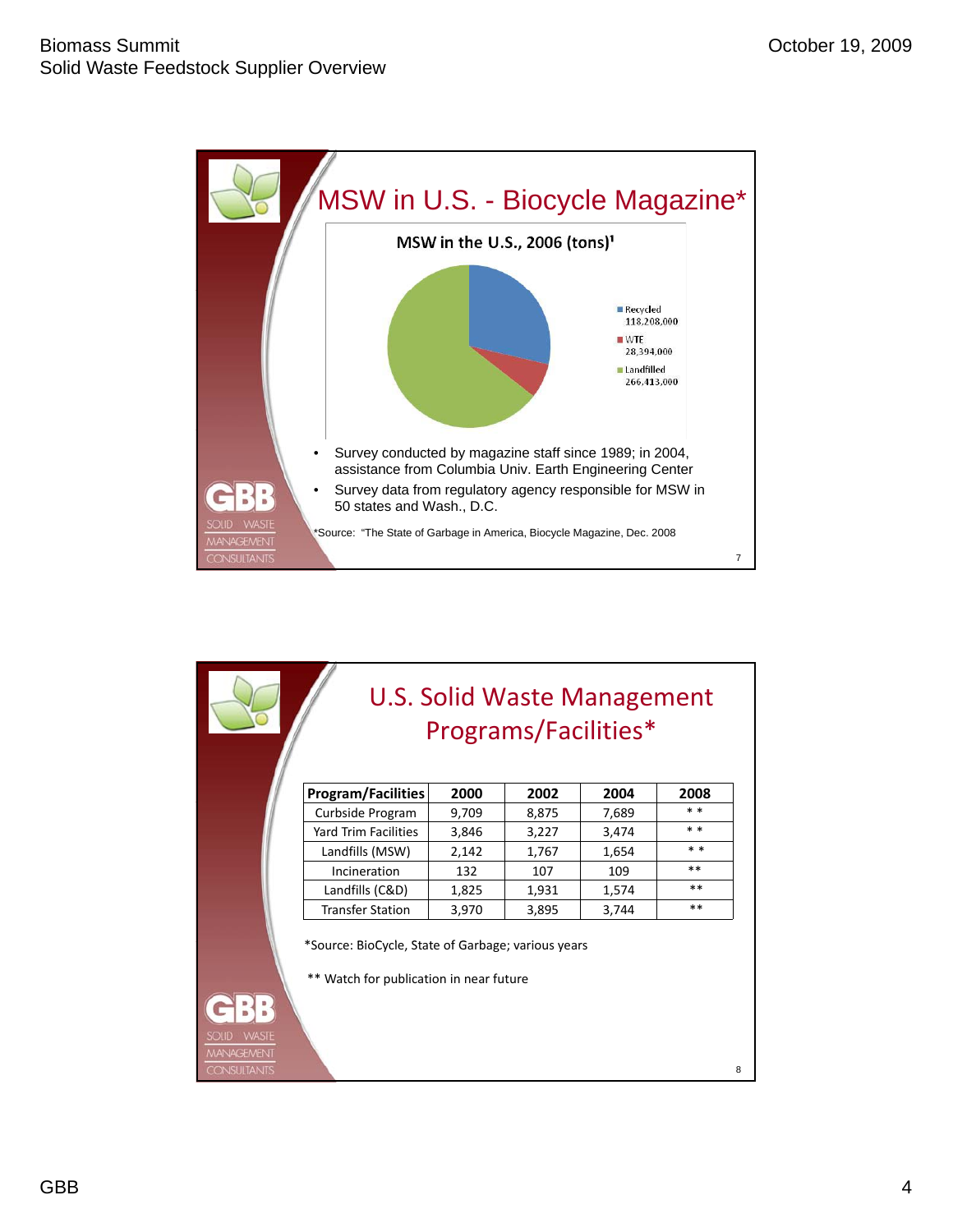

|                                                        |                                                                                                                        | U.S. Solid Waste Management<br>Programs*/Facilities Trends*** |          |          |         |
|--------------------------------------------------------|------------------------------------------------------------------------------------------------------------------------|---------------------------------------------------------------|----------|----------|---------|
|                                                        | <b>Program/Facilities</b>                                                                                              | 2004*                                                         | 2008*    | 2010 *** | 2020*** |
|                                                        | Curbside Program                                                                                                       | 7,689                                                         | * *      | 8,000    | 8,000   |
|                                                        | Yard Trim Facilities                                                                                                   | 3,474                                                         | $* *$    | 3,600    | 4,000   |
|                                                        | Landfills (MSW)                                                                                                        | 1,654                                                         | * *      | 1,500    | 1,250   |
|                                                        | Incineration                                                                                                           | 109                                                           | $***$    | 109      | 135     |
|                                                        | Landfills (C&D)                                                                                                        | 1,574                                                         | **       | 1,500    | 1,250   |
|                                                        | <b>Transfer Station</b>                                                                                                | 3,744                                                         | **       | 3,800    | 4,000   |
|                                                        |                                                                                                                        |                                                               |          |          |         |
|                                                        | MRFs (per GAA)                                                                                                         | 2002-462                                                      | 2006-539 | 600      | 700     |
|                                                        | *Source: BioCycle, State of Garbage; various years<br>** Watch for publication in near future<br>*** GBB, October 2009 |                                                               |          |          |         |
| SOLID WASTE<br><b>MANAGEMENT</b><br><b>CONSULTANTS</b> |                                                                                                                        |                                                               |          |          | 10      |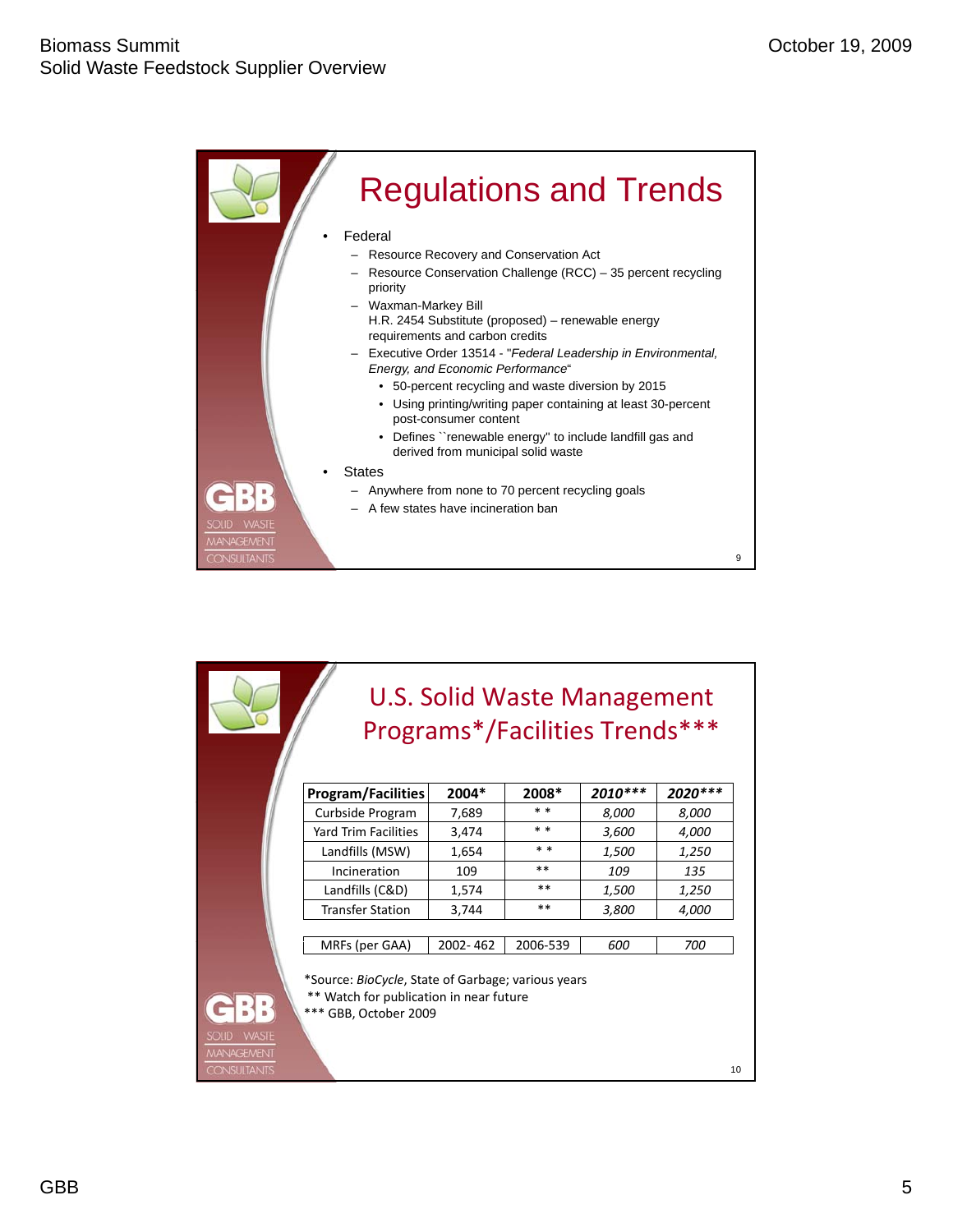|                                                                         | <b>Project Development</b><br><b>Time Spans</b> |                              |  |  |
|-------------------------------------------------------------------------|-------------------------------------------------|------------------------------|--|--|
|                                                                         | <b>Type of Project</b>                          | <b>Time Span</b><br>(months) |  |  |
|                                                                         | <b>Drop-off Center</b>                          | 3 to 9                       |  |  |
|                                                                         | <b>Curbside Collection</b>                      | 6 to 12                      |  |  |
|                                                                         | <b>Materials Recycling Facility</b>             | 24 to 36                     |  |  |
|                                                                         | <b>Composting Facility</b>                      | 24 to 48                     |  |  |
|                                                                         | Waste-to-Energy                                 | 60 to 84                     |  |  |
|                                                                         | Landfill                                        | 24 to 60                     |  |  |
| <b>WASTE</b><br><b>SOLID</b><br><b>MANAGEMENT</b><br><b>CONSULTANTS</b> |                                                 |                              |  |  |

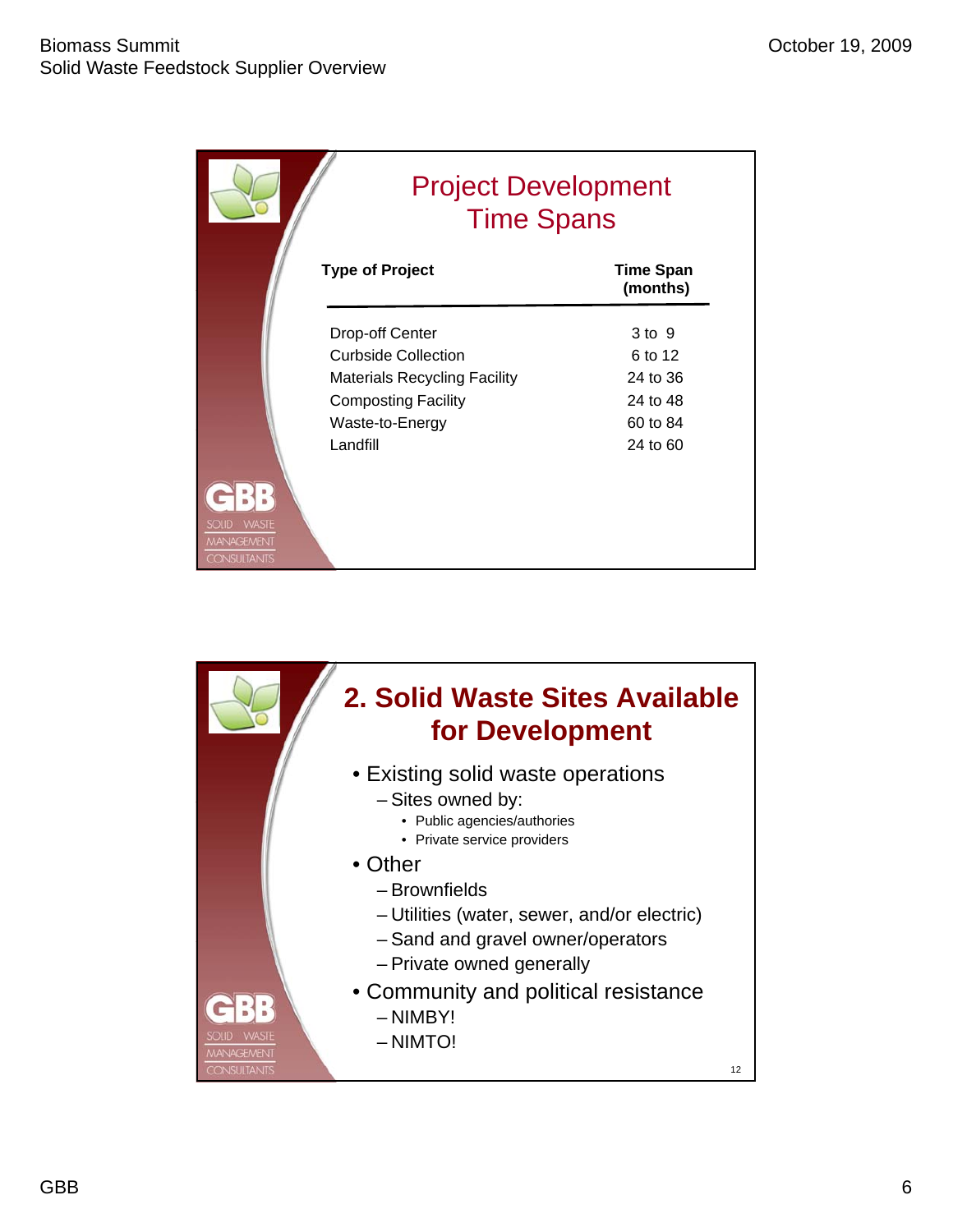

|                                           |                                         | <b>Site Attributes</b>                                                                                                                                                                                                                                                                                                                                                                                                           |    |
|-------------------------------------------|-----------------------------------------|----------------------------------------------------------------------------------------------------------------------------------------------------------------------------------------------------------------------------------------------------------------------------------------------------------------------------------------------------------------------------------------------------------------------------------|----|
|                                           | <b>Site For</b>                         | <b>Attributes</b>                                                                                                                                                                                                                                                                                                                                                                                                                |    |
|                                           | MRFs and<br>Transfer<br>Stations        | $\triangleright$ Proximity to waste centroid and highways<br>$\triangleright$ Industrially zoned<br>$\triangleright$ Rail access for product shipments<br>$\geq 5$ to 20 acres in size                                                                                                                                                                                                                                           |    |
|                                           | Waste To<br>Energy<br><b>Facilities</b> | $\triangleright$ Proximity to energy markets for fuel, steam, chilled water,<br>and electricity<br>$\triangleright$ Convenient interconnection to grid and availability of<br>cooling water source<br>$\triangleright$ Industrially zoned<br>> Permittable, especially for solid waste disposal and air<br>emissions<br>$\triangleright$ Rail access for waste delivery and/or residue feedstock<br>$\geq 6$ to 20 acres in size |    |
|                                           | Landfill                                | $\triangleright$ Positive attributes re: wetlands, hydrogeological and<br>groundwater issues<br>$\triangleright$ Adequate buffer from neighbors<br>$\triangleright$ On site fill material<br>$\triangleright$ Rail access for waste/residue delivery<br>$\triangleright$ At least several 100s to 1,000s of acres in size                                                                                                        |    |
| <b>WASTE</b><br>SOUD<br><b>MANAGEMENT</b> | All                                     | $\triangleright$ Acceptable to political and community concerns<br>$\triangleright$ Willing seller/owner<br>$\triangleright$ Reasonable price tag                                                                                                                                                                                                                                                                                |    |
| <b>CONSULTANTS</b>                        |                                         |                                                                                                                                                                                                                                                                                                                                                                                                                                  | 14 |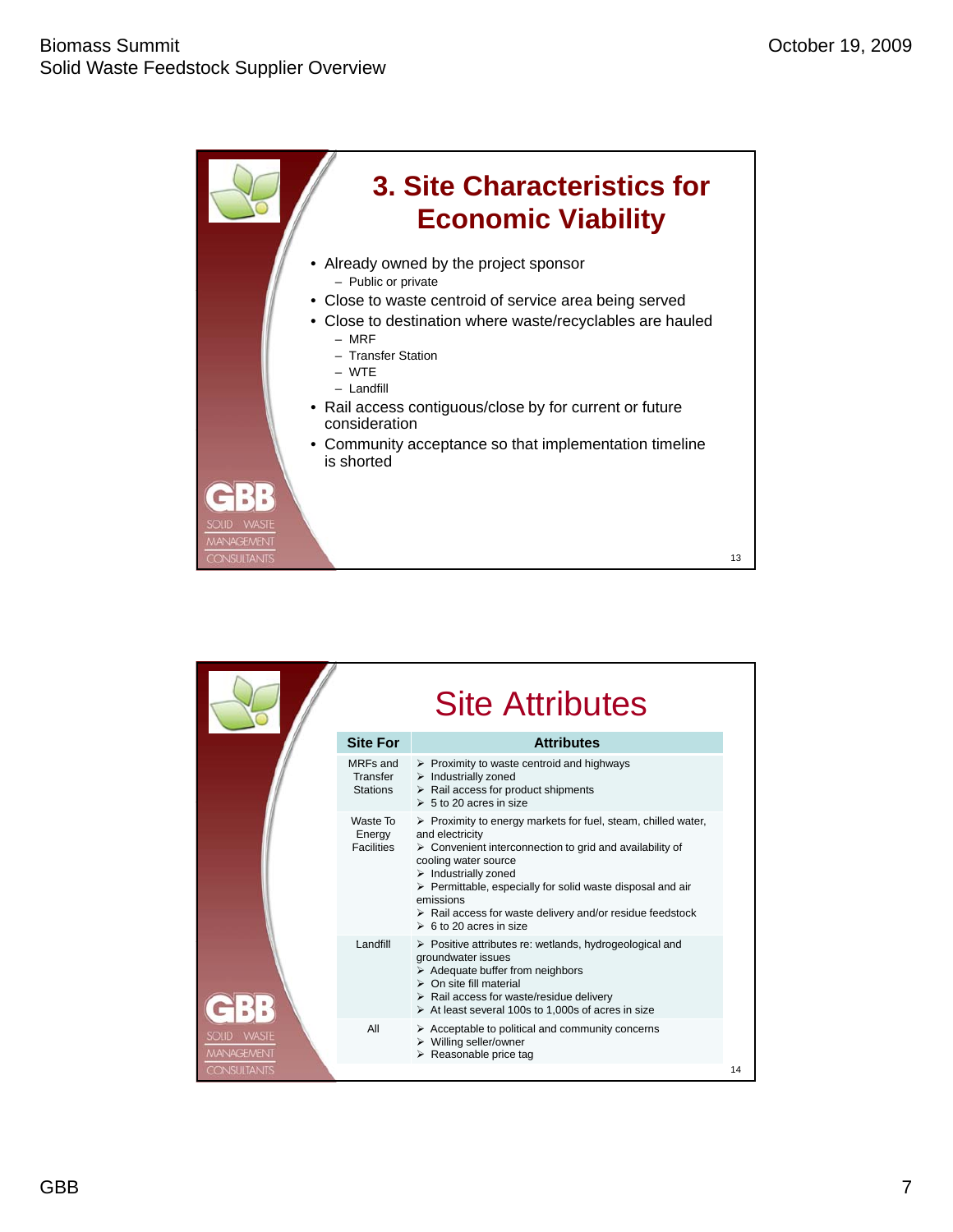|                                                  | <b>4. Ownership Structures</b>                                                                  |                           |                    |    |  |
|--------------------------------------------------|-------------------------------------------------------------------------------------------------|---------------------------|--------------------|----|--|
|                                                  | <b>Site</b><br>Ownership                                                                        | <b>Asset</b><br>Ownership | Common<br>(Yes/No) |    |  |
|                                                  | 1. Public                                                                                       | Public                    | Yes                |    |  |
|                                                  | 2. Public                                                                                       | Private*                  | Yes                |    |  |
|                                                  | 3. Private                                                                                      | Private                   | Yes                |    |  |
|                                                  | 4. Private                                                                                      | Public                    | <b>No</b>          |    |  |
| <b>WASTE</b><br><b>SOUD</b><br><b>MANAGEMENT</b> | * If lease, needs to be longer than debt secured by<br>asset; rules involved if tax-exempt debt |                           |                    |    |  |
| <b>CONSULTANTS</b>                               |                                                                                                 |                           |                    | 15 |  |

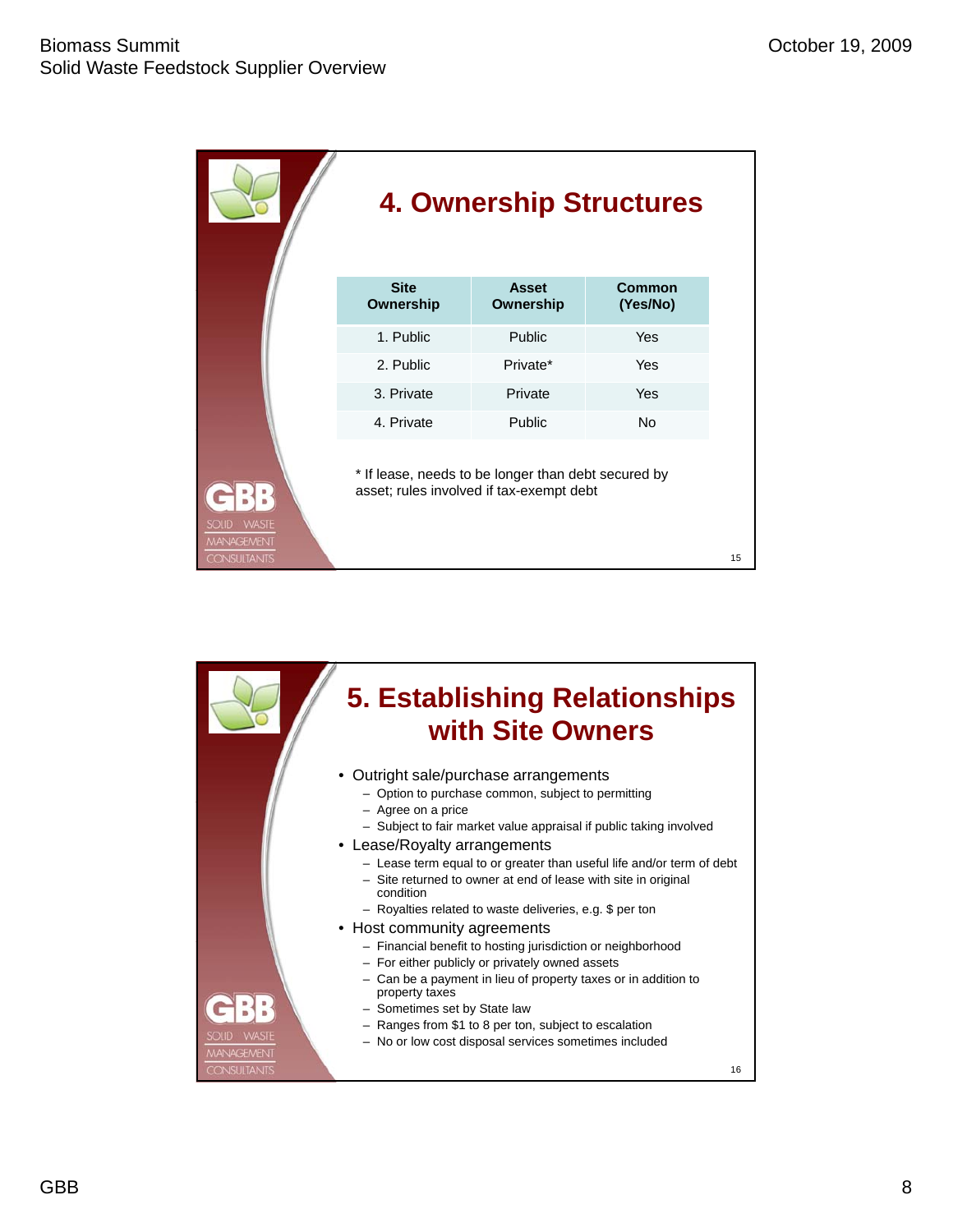

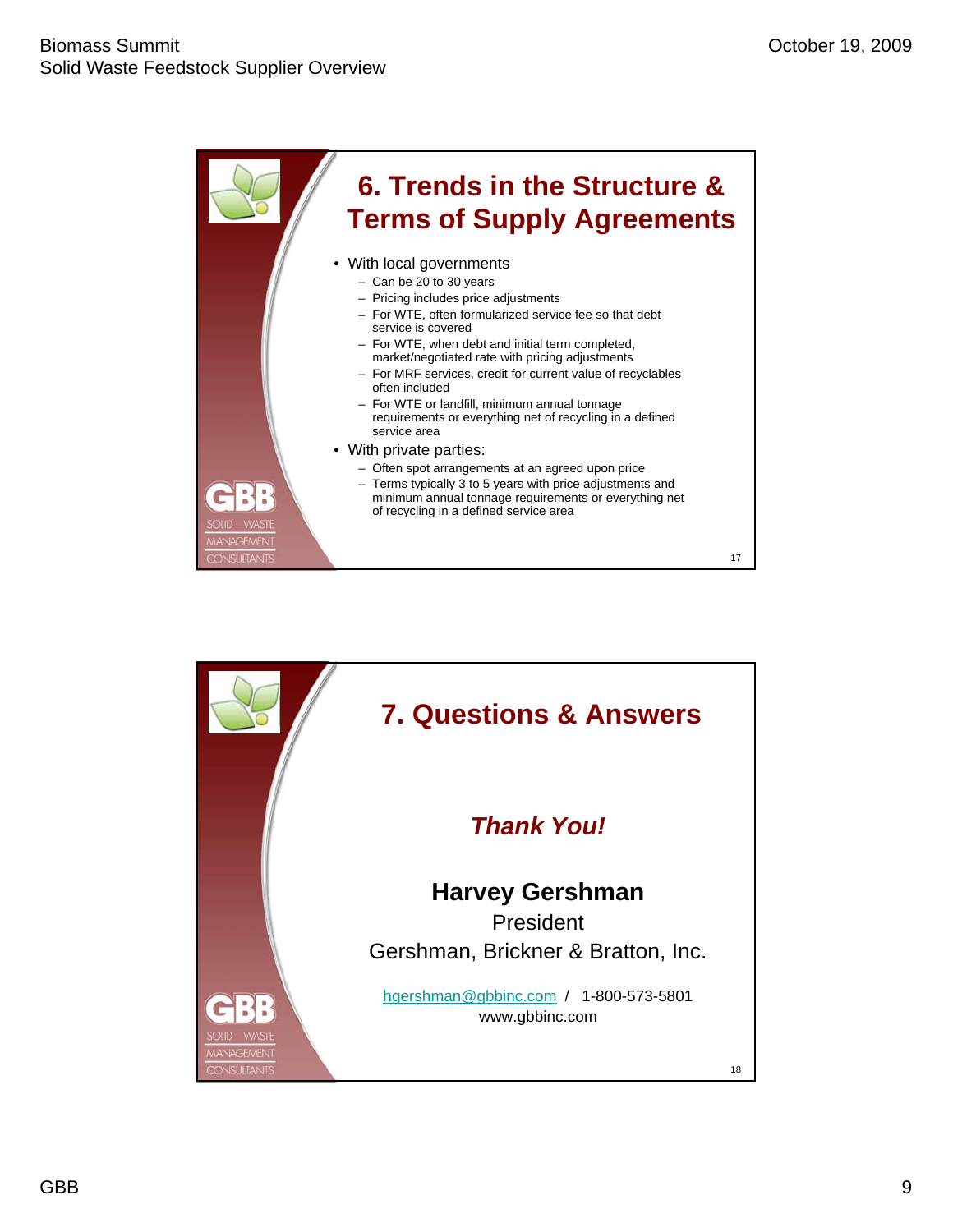

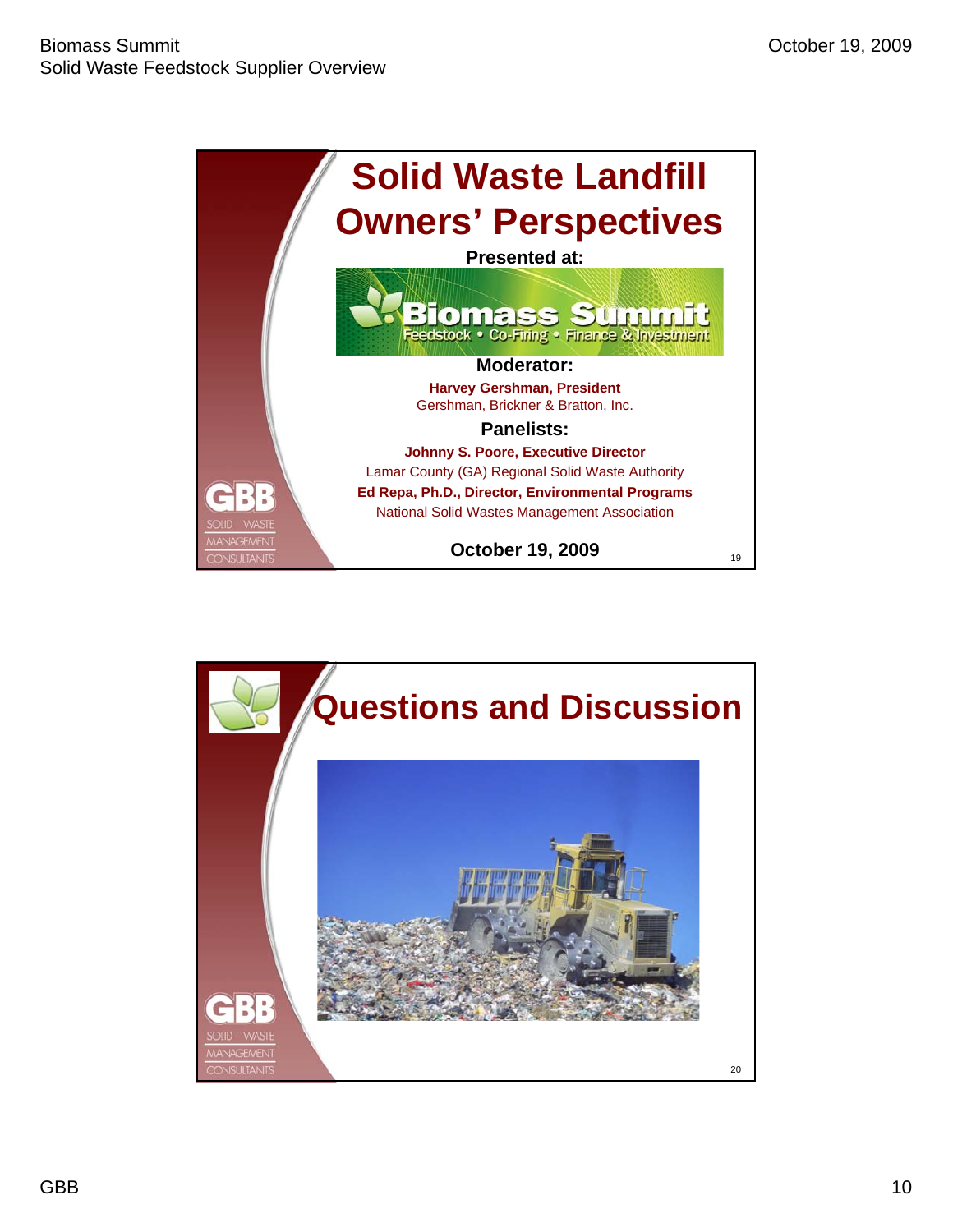

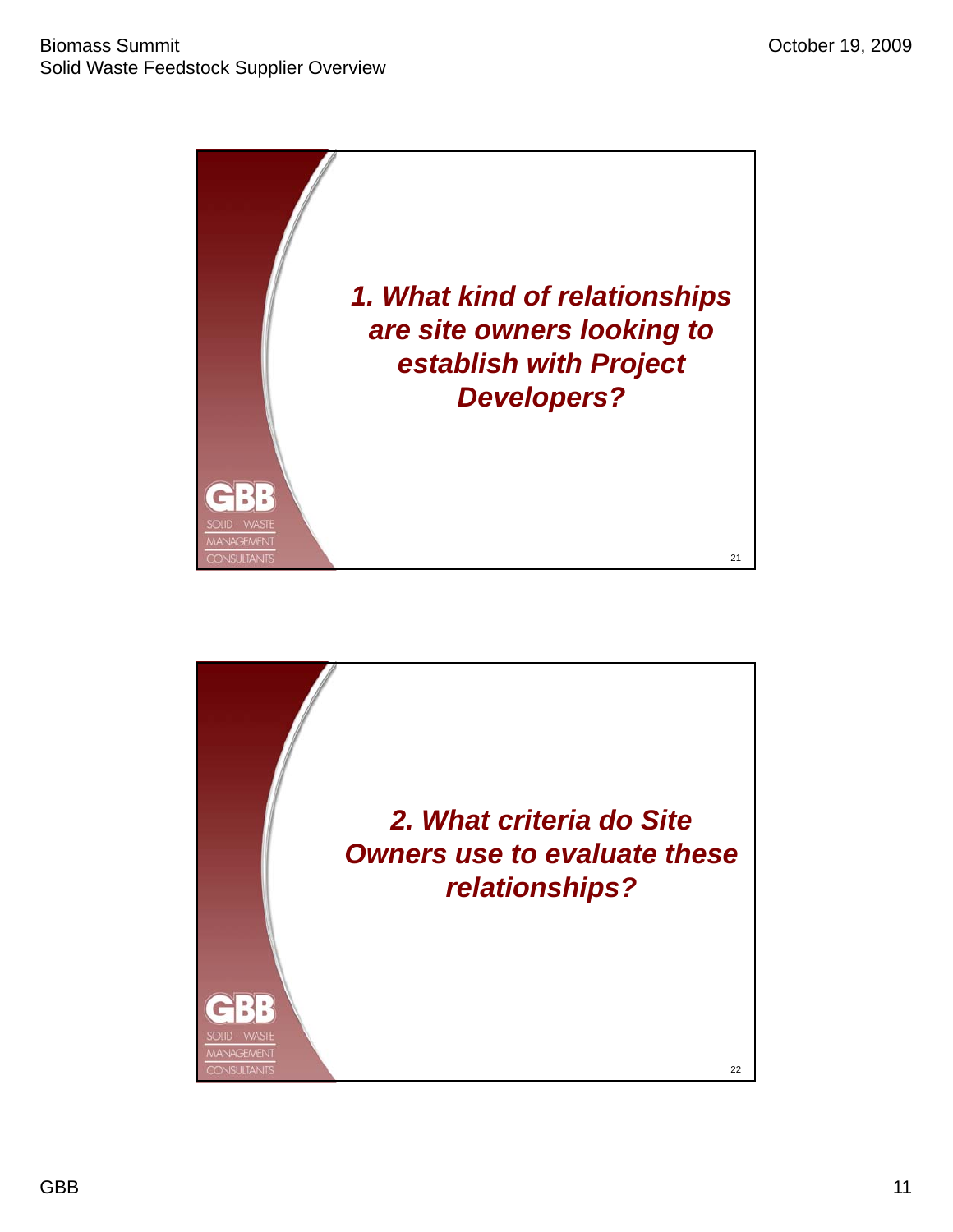

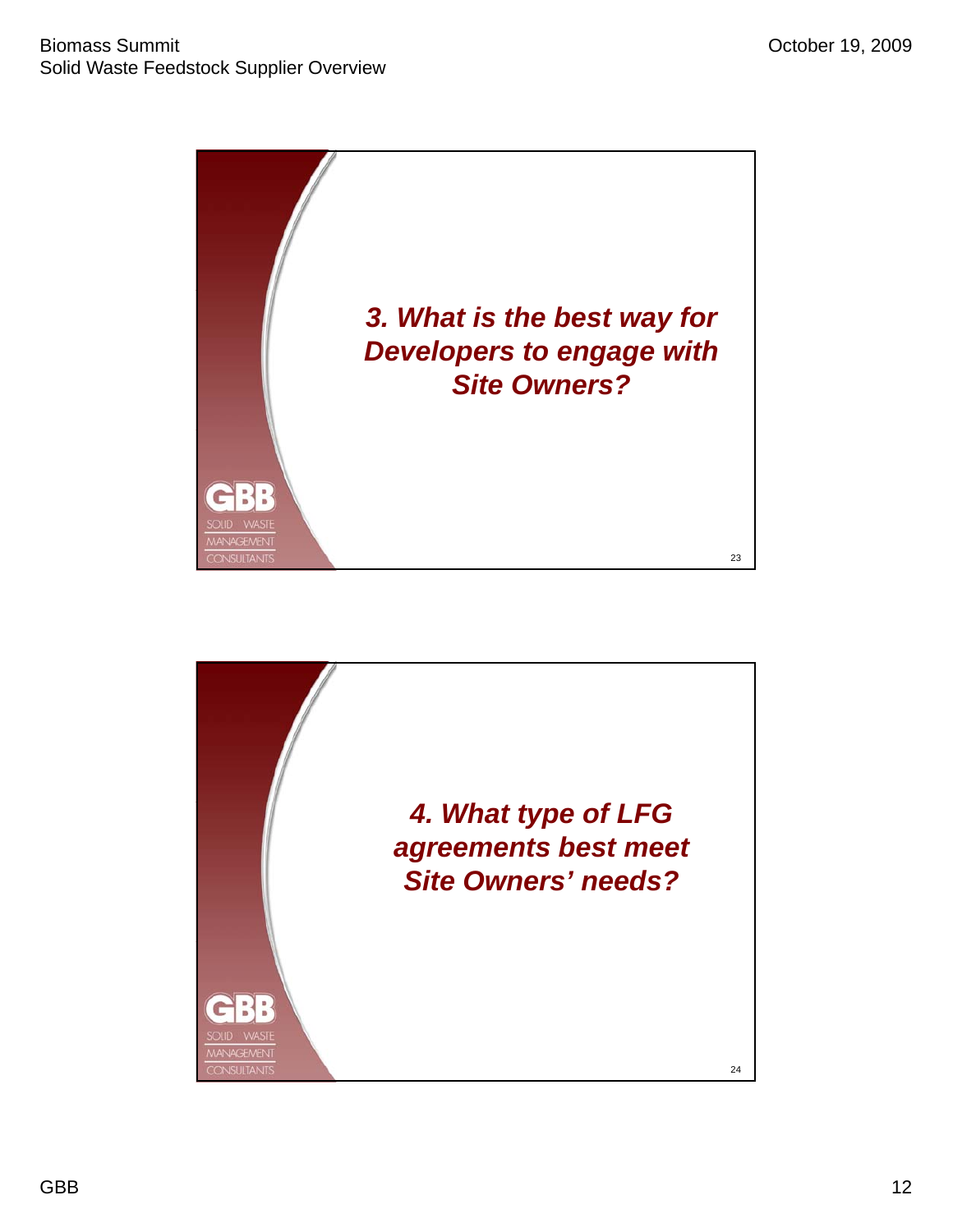